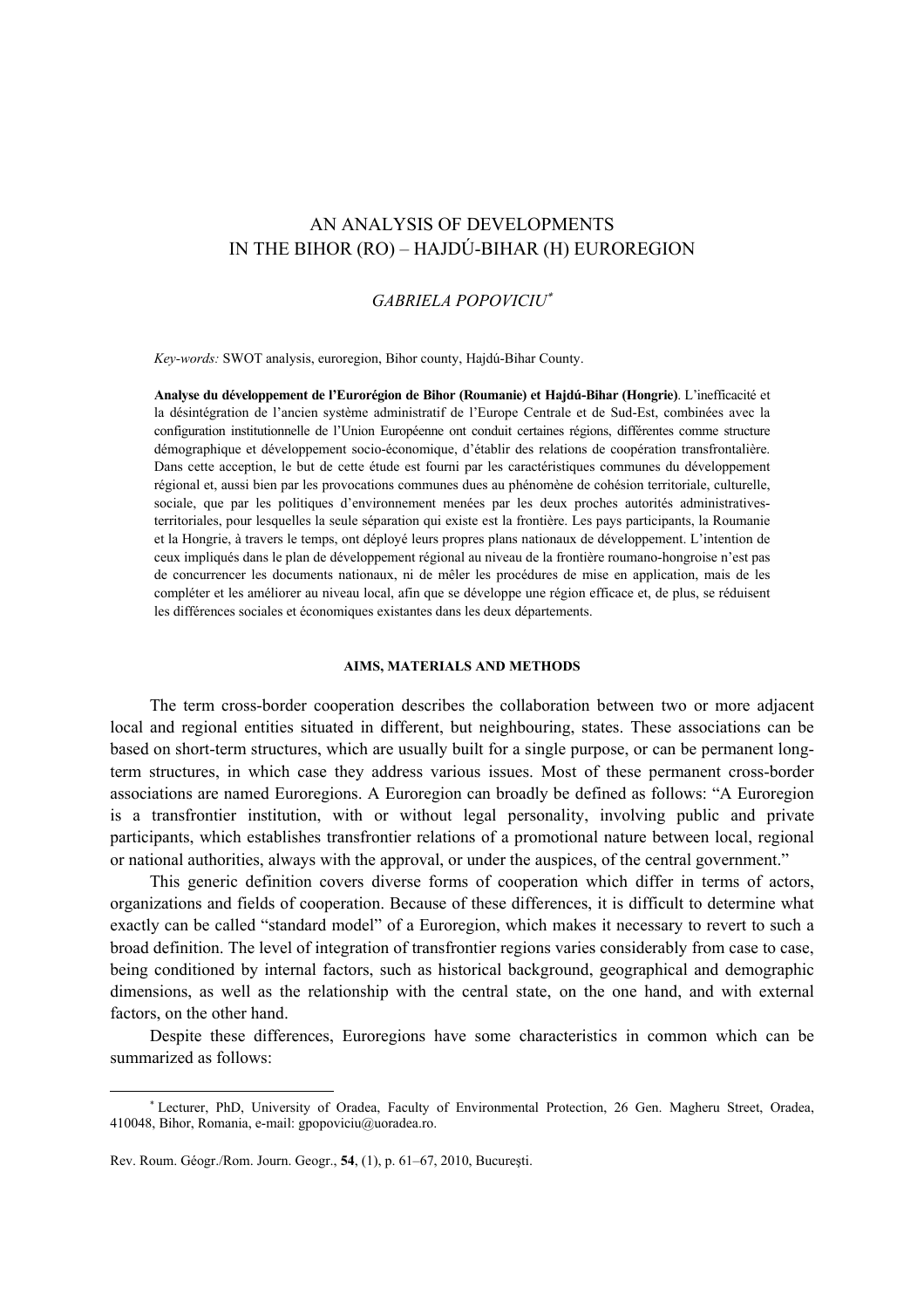| 62                      | Gabriela Popoviciu                                                          |
|-------------------------|-----------------------------------------------------------------------------|
|                         |                                                                             |
| At organizational level | . involvement of regional and local authorities on both sides of the        |
|                         | national border;                                                            |
|                         | • cross-border organizations;                                               |
|                         | • bi- or multilateral agreements between the respective national states or  |
|                         | informal cooperation agreements between local and regional actors.          |
| Areas of cooperation    | • economic, infrastructural and cultural collaboration;                     |
|                         | • concrete action areas: regional and economic development; transport       |
|                         | and traffic; environmental protection; culture and sports; health-care;     |
|                         | tourism and leisure; agricultural development; innovation and technological |
|                         | transfer; schools and education; communication, emergency services and      |
|                         | disaster prevention.                                                        |
| Working methods         | · elaboration of cross-border development strategies;                       |
|                         | • exchange of information, coordination of measures and common initiatives; |
|                         | • participation of other local and regional institutions, such as chambers  |
|                         | of commerce, or education and research institutions, for developing some    |
|                         | programmes or projects.                                                     |

On the basis of these data, the study makes a SWOT analysis of a border cooperation model initiated in 2002 between the local councils of two adjoining Romanian - Hungarian administrative territorial units: Bihor County Council (RO) and Hajdú-Bihar Self-government (H).

Using some social and economic data, most of which were obtained from the national statistics centres of both regions, specific development level and economic potential indicators in this area are being discussed (Table 1).

| <b>INDICATORS</b>                                | <b>REGION</b> | <b>COUNTIES</b> |                | <b>STATES</b> |                |  |
|--------------------------------------------------|---------------|-----------------|----------------|---------------|----------------|--|
|                                                  |               | <b>Bihor</b>    | Hajdú-Bihar    | Romania       | <b>Hungary</b> |  |
| I. Population, occupancy, unemployment           |               |                 |                |               |                |  |
| Total population                                 | 1,142,606     | 593,606         | 549,000        | 21,680,974    | 9,981,334      |  |
| Urban population $(\%)$                          | 120           | 57              | 63             | 54.9          | 36.3           |  |
| Rural population $(\%)$                          | 80            | 43              | 37             | 45.1          | 33.7           |  |
| Migratory balance (%)                            | 12            | 5               | $\overline{7}$ | 7.2           | 11             |  |
| Active population per total $(\% )$              | 90.70         | 56              | 34.7           | 38.8          | 18             |  |
| Unemployment balance (on $13.12.2008$ ) $(\%)$   | 5.8           | 2.7             | 3.1            | 5.9           | 7.7            |  |
| II. Economic development                         |               |                 |                |               |                |  |
| Foreign direct investments (2008), in mill. euro | 24,441        | 7,069           | 17,372         | 21,885        | 500            |  |
| Industrial parks                                 | 6             |                 | 5              | 44            | 200            |  |
| No. of SME <sup>*</sup> / 1,000 inhabitants      | 8,587         | 2,897           | 5,690          | 22            | 70             |  |
| Attractiveness level (%)                         | 57            | 34              | 23             | 76            | 44             |  |
| <b>III.</b> Infrastructure                       |               |                 |                |               |                |  |
| Transport - public roads density (km)            | 3,758.7       | 2,247.7         | 1,511          | 79,454        | 116,000        |  |
| Transport - upgraded public roads (2008), %      | 59            | 22              | 37             | 26.4          | 52.3           |  |
| Drinking water network (%)                       | 83            | 71              | 12             | 61            | 24             |  |
| Sewage network $(\% )$                           | 15            | 5               | 10             | 22            | 37             |  |
| Education (No. of kindergartens, primary and     | 2,372         | 1,001           | 1,371          | 11,865        | 13,000         |  |
| secondary schools, high schools, universities)   |               |                 |                |               |                |  |
| Health-care (No. of state and private hospitals) | 35            | 17              | 18             | 433           | 179            |  |
| Tourism - accommodation                          | 121           | 85              | 36             | 4,226         | 2,527          |  |

*Table 1*  Characteristic indicators of the Euroregion's development level

*Source: National Institute of Statistics, Bucharest and Közpönti Statisztikai Hivatal, Budapest.*

∗ Small and Medium-sized Entreprises.

 $\overline{a}$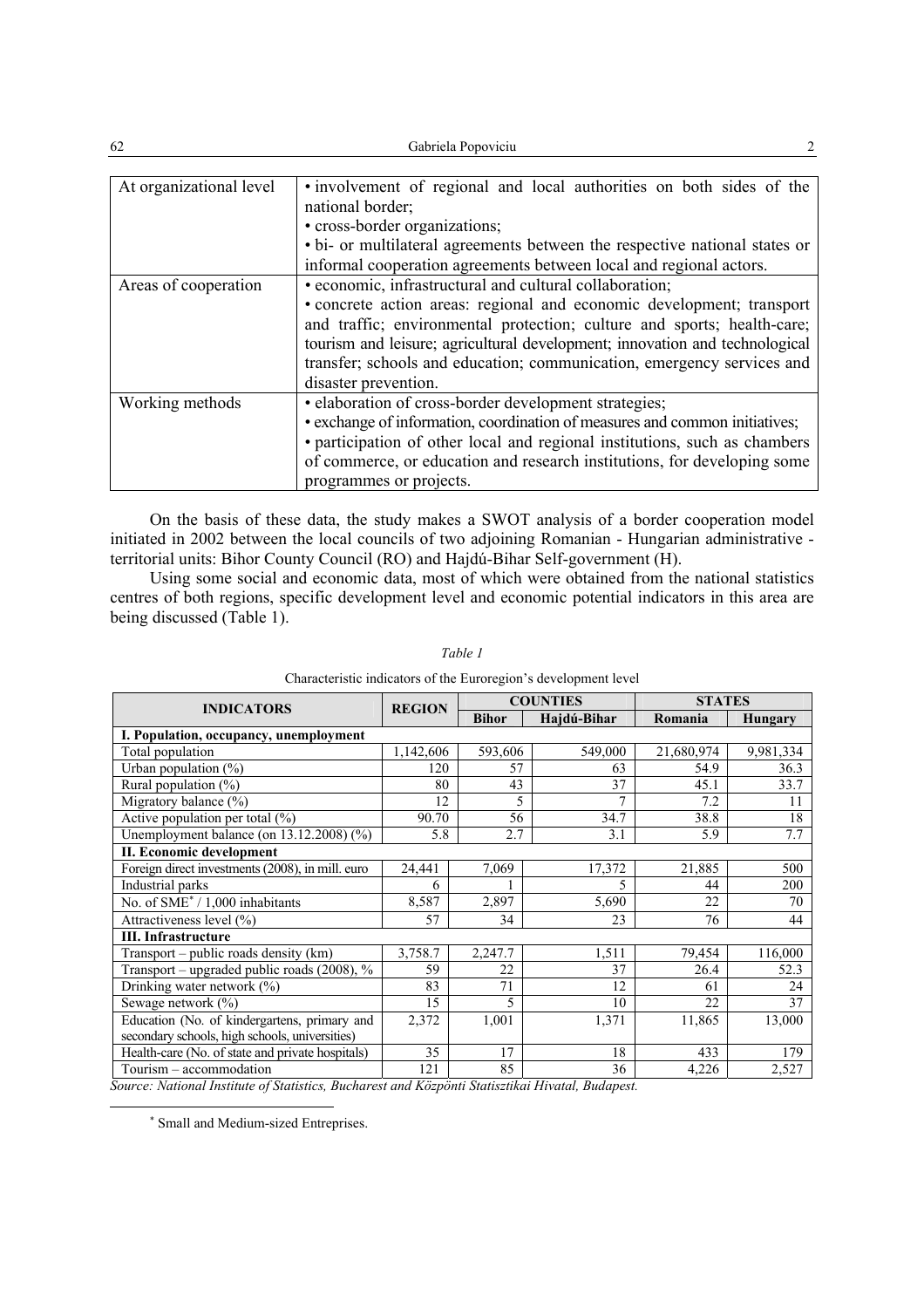Looking at these indicators and interpreting them clearly reveals important differences between the economic situation of the two administrative-territorial units, caused by their peripheral position from national centres, highlighting their social and economic characteristics. The intention to redevelop and rethink what type of common actions could be good for the region is welcome. Thus, the economic situation of the Hungarian county is more favourable than that of other counties in Hungary. At the same time, Hajdú-Bihar County is better known due to Debrecen municipality, which is Hungary's second largest city. Bihor County in Romania, a medium-developed one, has attracted the interest of foreign investors. Besides, Oradea, the capital of Bihor County, a second-rank city in Romania's urban hierarchy, pushes the county to the first place among regional centres.

That socio-economic indicators in the Romanian county are lower is indicative of population tendencies. Thus, except for a few settlements located at the foot of mountains and hills, which are heavily losing their population, Bihor County is confronted with population ageing, likely to end up in the gradual loss of population, despite the faster growth of settlements. In the case of the Hungarian county, there is a growing population increase yet not so significant. These minor differences indicate another similarity between the two counties, which could be a good point for mutual relationships, that anyhow have a long-standing tradition. Perhaps, this is one of the reasons for cooperation between both counties that have developed a complex system of cross-border relations in place for many years now. The relations are being stimulated by people on either side of the frontier, moreover so as Romanian and Hungarian ethnics live on both sides of the line.

The starting point of cooperation between those two administrative-territorial units is the Carpathian Euroregion (Fig. 1).



Fig. 1 – The Carpathian Euroregion *(source: www.tradecarp.com).*

The Euroregion's great territorial extension (the central position of the two Carpathian axes shaping two distinct areas, one west Carpathian and the other east Carpathian, each with its own functions, particularities and growth targets and a large population that exceeds the total population of some neighbouring countries), made it difficult to function properly so that agreements for a common development of the region itself were facing serious problems, also for the countries involved. As a result, the municipalities located on either side of the Romania – Hungary border decided to create their own structure (Fig. 2), capable to make individual activities and cooperation relations more efficient.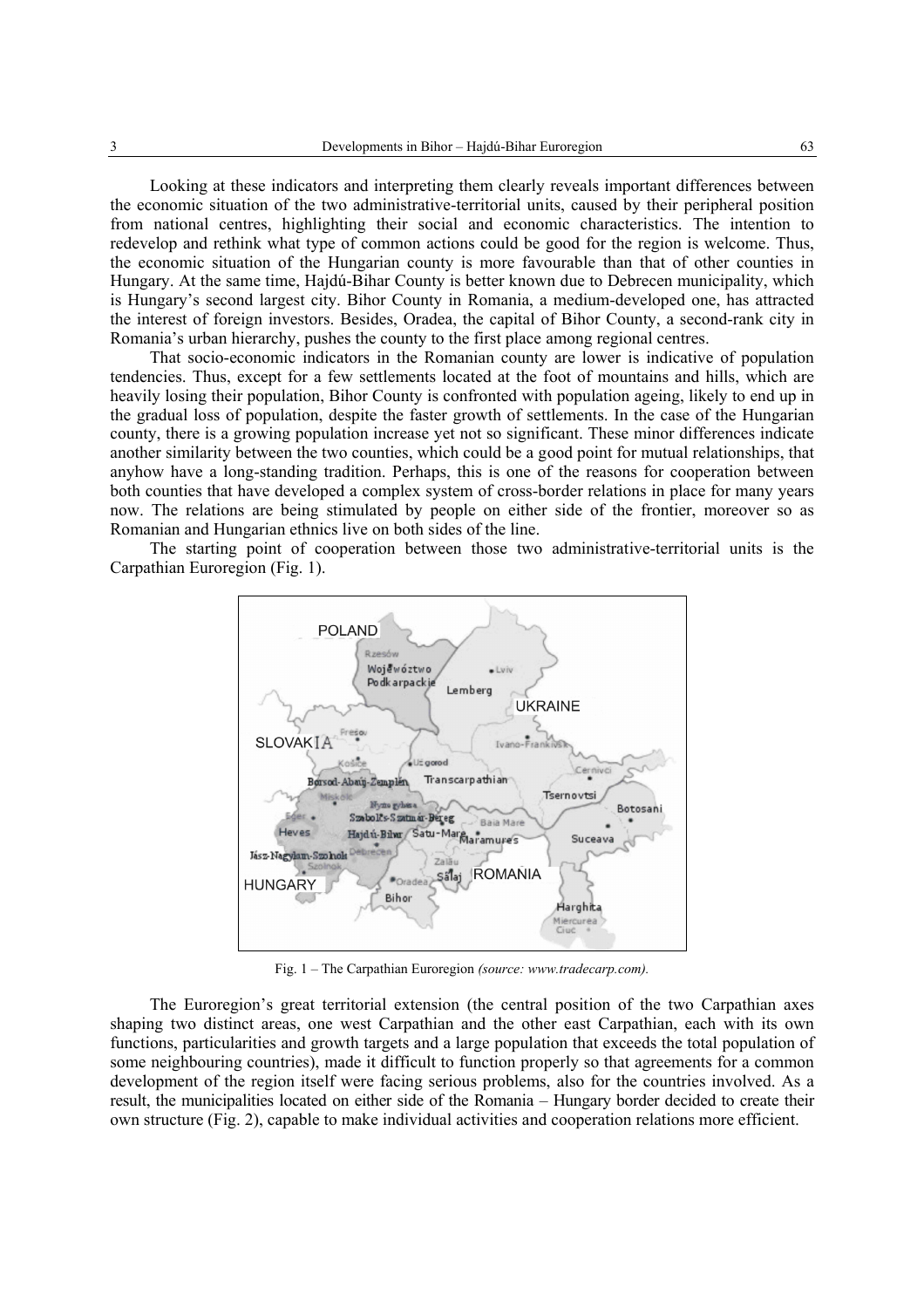

Fig. 2 – The Bihor-Hajdú-Bihar Euroregion *(source: Ilieş, 2004, p.154*).

Consequently, the new territorial structure is aimed primarily at stimulating new ways of cooperation between these two countries, according to established objectives:

- competitiveness, efficiency and economic growth,
- balanced development and cohesion.
- environmental protection, natural and build-up sites,
- integration.

From 2002 to-date, when the Euroregion came into being, these objectives have been effectively pursued, leading to a balanced development of the locality network infrastructure. Thus, in many localities, public transport systems, as well as the goods and passengers transport, became more economically-efficient and environmentally-friendly. Besides, excessive and uncontrolled urbanization, especially in the two county-seats, Oradea and Debrecen, could be avoided; in the rural area, the distribution of farms, by size and production type, allowed for more efficient large-scale outputs.

Solving some of these issues has led and will further lead to reducing nationalist tensions between the two neighbouring counties, at both local and regional levels, to stability and functional economic cooperation, or to other ties between them (Fig. 3).



Fig. 3 – Associated localities *(source: Ilieş, 2004, p.160).*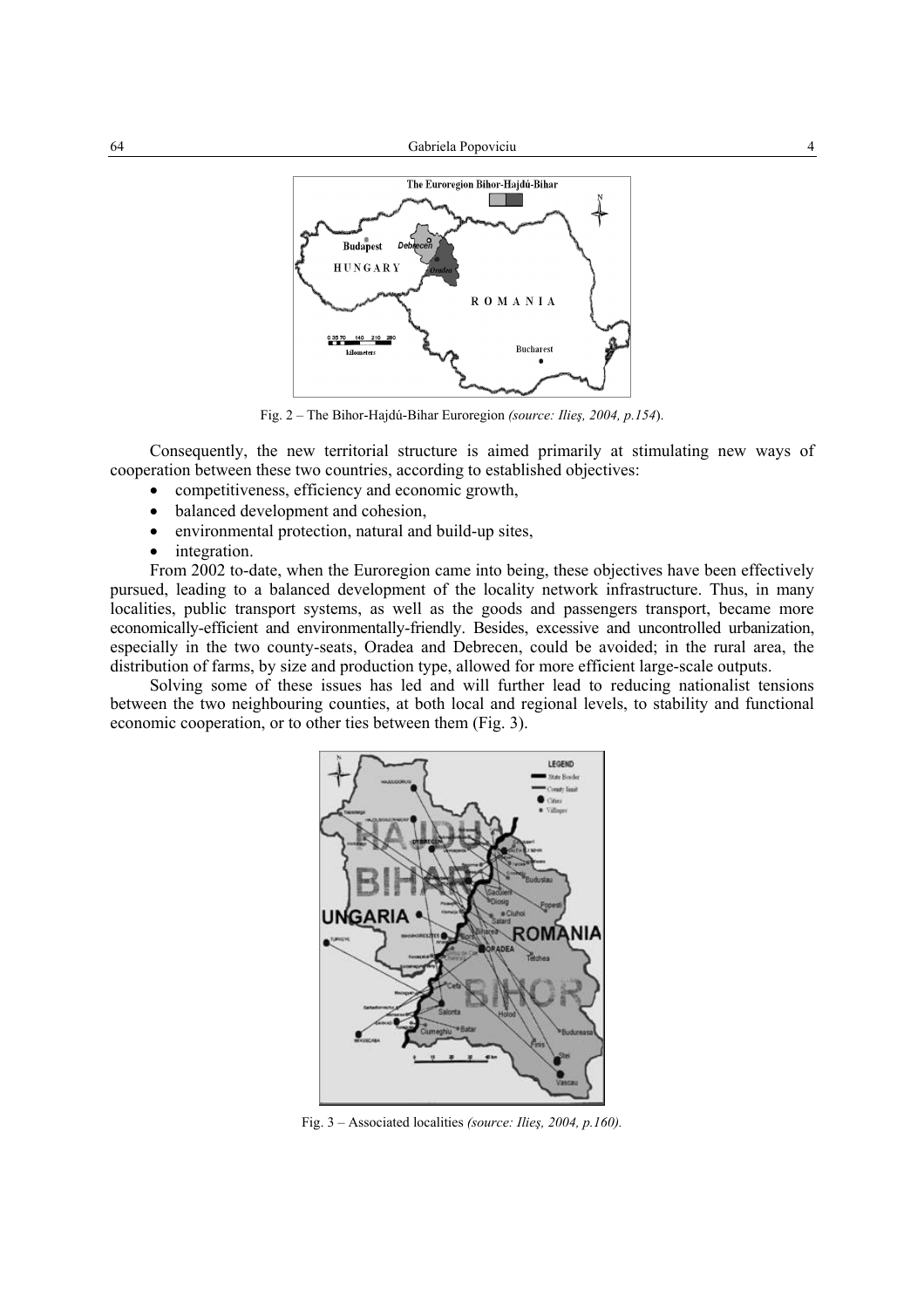Although the two communities have complementary or similar cultural, historical and socioeconomic development premises, yet the region's administrative centers being small-sized have not attracted large-scale investments, particularly in research and technology. However, according to the World Bank data on investments versus population ratio, both cities may expect investments of up to 100 million USD, there is a coherent policy to promote the region's development. Both local authorities should not forget that only some localities are competitive and attractive for foreign investments, exports and growths. Consequently, they should strive to continue to create optimum business conditions, vital for the local economy as a whole.

The region has a very diverse development potential, uneven in the territory. Nevertheless, from the large cities (Oradea, Debrecen) to the most isolated areas, local resources can be identified to ensure sustainable development. If the urban centres have plenty of development resources and opportunities, isolated areas, for all the negative effects of their geopolitical position, they have an important tourist asset, namely that of preserving folk culture and traditions.

Moreover, lying in the proximity of Central Europe, and having a very original relief (caves, defiles, etc.), a favourable climate and low heights (about 1,800 m alt. and little over, e.g. Cucurbăta Mare Peak, 1,849 m), the region has a considerable tourist potential due to its archaeological vestiges, natural reserves, glacial and storage-lakes, numerous caves, spas and health resorts, propitious conditions for mountain tourism, leisure and recreation. The region has also several ethno-folkloric areas which has allowed for the development of agro-tourism in Bihor County (e.g. Beius Land, "Muntii Apuseni" National Park, Chişcău, Pietroasa or Padiş, etc.) and also in Hajdú-Bihar County (e.g. The National Park at Hortobágy, Hajdúszoboszló, Debrecen and its surroundings, etc.).

The data collected from the two institutions, reveal a good cooperation between the two communities based on the traditional relations between their territorial-administrative units. But, to maintain this situation at the current level, and if possible improve it, both municipalities should take into account the advantages and disadvantages of either of them, and also the threats posed by infrastructure, migration, the degree of attractiveness of their areas, and not least the environmental issues which could appear in the region (Table 2).

| <b>STRENGTHS</b>                                                 | <b>WEAKNESSES</b>                                               |  |  |  |
|------------------------------------------------------------------|-----------------------------------------------------------------|--|--|--|
| -Good accessibility by air (Oradea and Debrecen                  | - Lack of investments to develop the infrastructure of          |  |  |  |
| Airports); high density of the road and railway network          | roads, railways and airports in the region;                     |  |  |  |
| (above the national average);                                    | - Low investments in research and development; low              |  |  |  |
| - Important investments in the business infrastructure and       | participation of commercial firms in the information society;   |  |  |  |
| the possibility for the formation of businesses clusters of      | - Very few services and products with high added value;         |  |  |  |
| enterprises with a good brand and tradition, e.g. car and        | - Insufficient capacity and degradation of the sewage and       |  |  |  |
| equipment manufacturing, furniture, textiles and food            | water purification systems;                                     |  |  |  |
| industries:                                                      | - Underdeveloped research infrastructure;                       |  |  |  |
| - Subsoil resources (complex ores, bauxite, thermal water);      | - Insufficient tourist resorts for young people; little support |  |  |  |
| - Increasing entrepreneurial capacity;                           | for the development of local/ regional conditions in this       |  |  |  |
| - Basic services available in urban areas;                       | respect;                                                        |  |  |  |
| - Traditional urban centers with well-structured cross-border    | - Insufficient health-care personnel, particularly in the       |  |  |  |
| relations (Oradea, Salonta, Mehkerek, and Kötegyan);             | rural areas, inadequate building structures and insufficient    |  |  |  |
| - Tourism in nature and human resources appreciated both         | technical and material endowments of the medical units          |  |  |  |
| at home and abroad, put to account by numerous tourist           | (especially on the Romanian side).                              |  |  |  |
| structures;                                                      |                                                                 |  |  |  |
| - A university centre boasting an old tradition (Debrecen),      |                                                                 |  |  |  |
| and one that has been developing over the last 15 years (Oradea) |                                                                 |  |  |  |
| and other academic centres with a good development potential;    |                                                                 |  |  |  |
| - Complete and balanced educational infrastructure;              |                                                                 |  |  |  |
| - Tradition in advanced health services (Debrecen).              |                                                                 |  |  |  |

*Table 2*  The SWOT Analysis of Bihor – Hajdú-Bihar Counties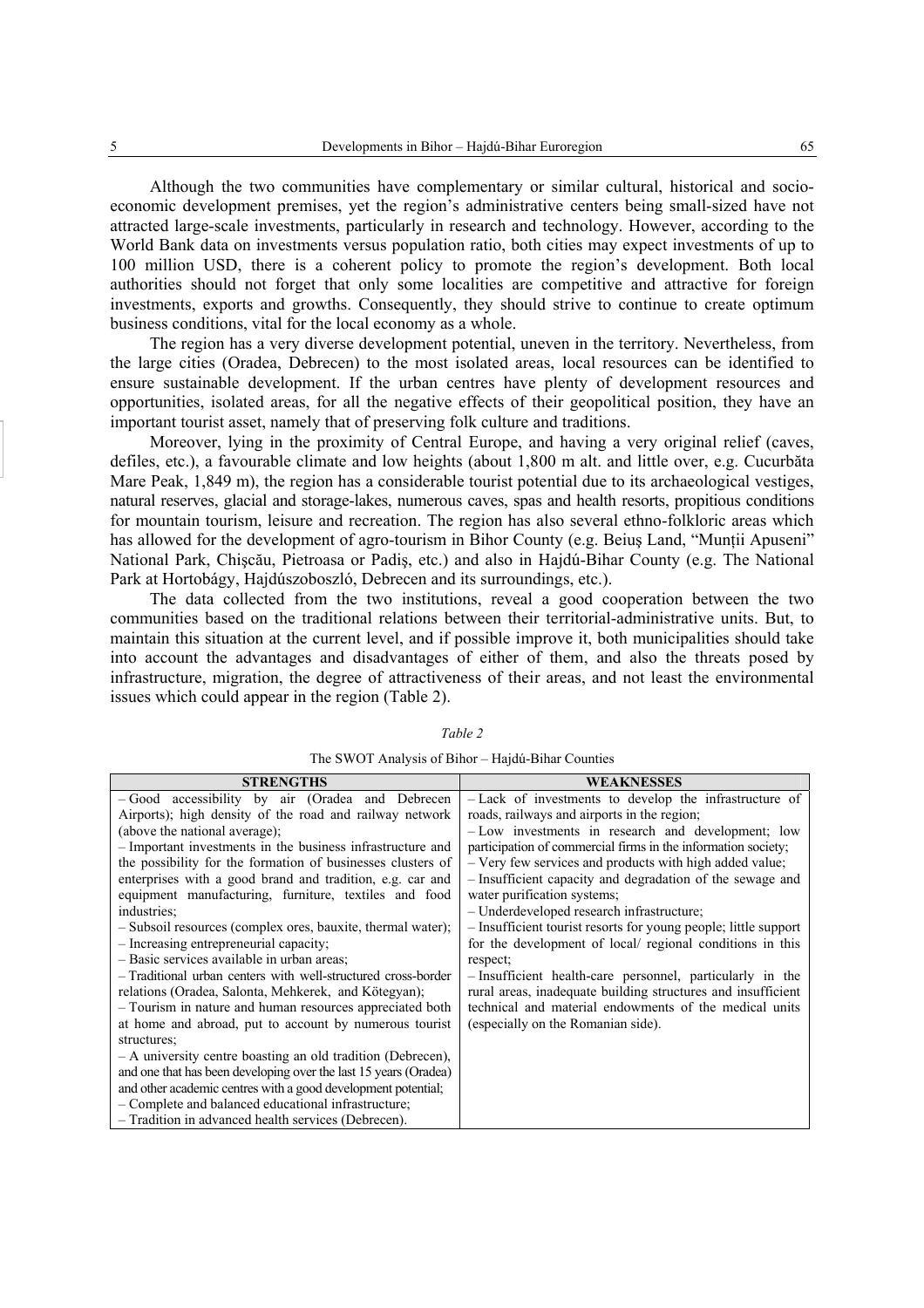### *Table 2 (continued)*

| <b>DEVELOPMENT OPPORTUNITIES</b>                                  | <b>EXISTING RISKS AND POSSIBLE THREATS</b>                  |  |  |
|-------------------------------------------------------------------|-------------------------------------------------------------|--|--|
| - The use of European funds for the construction/                 | - Although the region is crossed by a European road, there  |  |  |
| rehabilitation of the access infrastructure (road, railway, air); | is a risk for the regional territory to be skirted by some  |  |  |
| - The existence of many market niches for industrial and          | major European corridors;                                   |  |  |
| food products, furniture items and services;                      | - There is considerably lower interest for servicing people |  |  |
| - The reorientation of banks for the support, establishment       | than for financing sub-projects which directly help the     |  |  |
| and development of the small-and-medium-sized enterprises         | process of the labour employment;                           |  |  |
| (SME) to diversify their services;                                | - The SMEs are unprepared for coping with environmental     |  |  |
| - Opportunities to receive EU post-accession funds for            | issues, quality, communication, and managerial practices;   |  |  |
| increasing EU economic and social cohesion;                       | - High levels of emigration, particularly of high-skilled   |  |  |
| - Little competitiveness of the region's enterprises in the       | labour:                                                     |  |  |
| EU market:                                                        | - Neglect for the cultural heritage;                        |  |  |
| - The EU's emphasis on the development of border regions;         | - The poor quality of public utilities reduces the region's |  |  |
| intensification of the economic and social relations;             | attractiveness:                                             |  |  |
| - Greater international interest for practicing tourism in        | - The closure of schools in small villages that have few    |  |  |
| natural parks and for cultural tourism;                           | students may increase illiteracy.                           |  |  |
| - Interest in developing metropolitan areas;                      |                                                             |  |  |
| - Increasing public and private investments in education.         |                                                             |  |  |

The above issues are simply some indicators for establishing a basis of cooperation between the two communities and their territorial-administrative units. Starting from these aspects and making a short introduction to what regional cooperation means from the Euroregion perspective, we would say that, in our case, cooperation, also means finding a common language, materialised in coherent programmes in the field of economy, tourism, culture, art and other domains. An example would be the good relations that exist between the two universities – Oradea and Debrecen – which actually date back before the Euroregion had been established, and continue within the framework of collaboration in matters of educational programmes, achievable through information transfer and human resources.

Of course, there are lots of relevant examples of cooperation between the two neighbouring counties. One of these is the occasional opening of the border crossing-point Cheresig (Romania), and its Hungarian counterpart Korosszegapati, enabling people from the two localities to cross the border more easily. The SWOT analysis made in this paper (Table 2) shows both similitudes and differences, primarily in terms of economic development conducive to cross-border cooperation, because especially in recent years, transfrontier development perspectives has made most economic actors and decision-makers from the two counties accept it.

The presence of important cross-border cooperation actors (NGOs, sport associations, travel centres, schools and universities) can represent a solid foundation for initiating and supporting joint development strategies between the communities, also including their adjacent areas.

Although differences in matters of concrete problems do exist, yet there are common views on strengths, weaknesses, opportunities and threats. In the light of SWOT analysis, we can draw the following conclusions:

– strengths – will be consolidated by the enthusiasm of participants (people and authorities), in mutually finding the usefulness derived from cooperation. In this case, direct and open communication is a precondition for raising awareness and striving to eliminate prejudices, most of them generated by history. Because each partner has his own identity, mentality and a different historical and cultural background, the authorities involved in cooperation must include in their programme the development of a new identity common to both communities, e.g. research into the cultural identity liable to strengthening a region's economic power as well;

– weaknesses – imply much organisational effort to abide by the provisions of the cooperation treaty and, last but not least, work together to make compromises;

– opportunities – reside in the elements common to both territories, and provided cooperation structures make them operational, the experience could act as a model for future cross-border